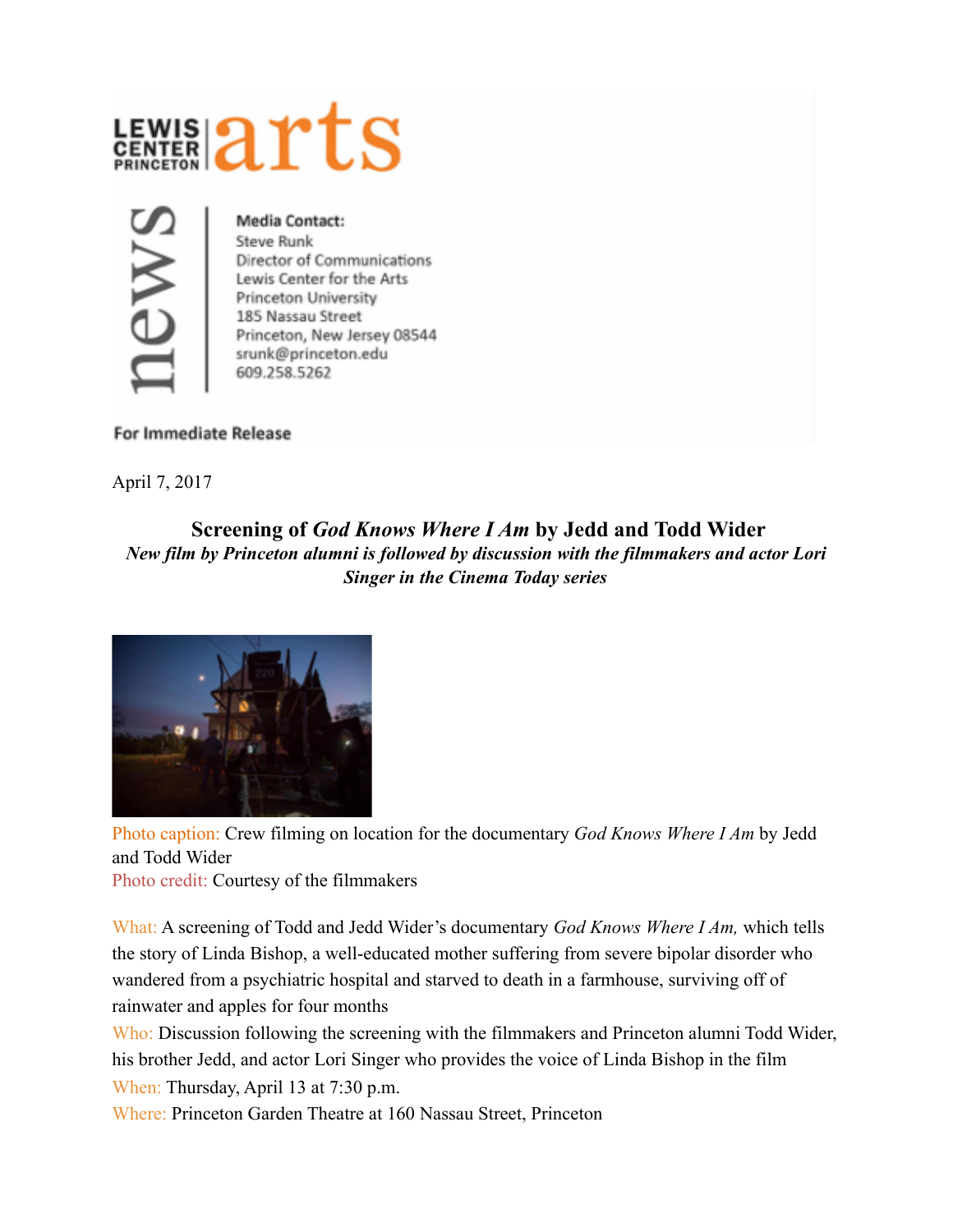Tickets: \$6-11 available through the Garden Theatre [princetongardentheatre.org](http://www.princetongardentheatre.org); free to Princeton University students, faculty and staff with ID at the Garden Theatre box office.

(Princeton, NJ) The Visual Arts Program in the Lewis Center for the Arts at Princeton University and the Princeton Garden Theatre will present a special screening of Princeton alumni Todd and Jedd Wider's documentary *God Knows Where I Am* as a part of the new collaborative film series Cinema Today. Followed by an in-person discussion with the filmmakers and actor Lori Singer, the screening will begin at 7:30 p.m. on Thursday, April 13 at the Garden Theatre, 160 Nassau Street. Tickets are available to the public at [princetongardentheatre.org.](http://www.princetongardentheatre.org) Princeton University students, faculty and staff may reserve a free ticket with ID at the Garden Theatre box office.

*God Knows Where I Am* documents the story of Linda Bishop, a New Hampshire mother who suffered from bipolar disorder and psychosis and was intermittently incarcerated and homeless, inevitably being committed for three years to a state psychiatric facility. Successfully fighting her sister's protective attempts to be named her legal guardian, Linda was able to refuse treatment and eventually procured an early, unconditional discharge. Upon her release, she wandered ten miles down the road from the hospital; broke into an abandoned farmhouse, and for the next four months lived off of rainwater and apples through one of the coldest winters on record. Unable to leave the house, she became its prisoner and remained there, a prisoner of her own mind, eventually starving to death. Her body was discovered several months later and with it a diary that Bishop kept documenting her journey. The diary is poignant, beautiful, funny, spiritual, and deeply disturbing. It is one of the only known instances of someone documenting their own starvation.

*God Knows Where I Am* "captures profound poetic truths about homelessness, mental illness and loneliness which are rendered with such artistry and sensitivity that this is a film for the ages," according to a *Film Corner* review.

Another review by Christopher Orr, a senior editor and the principal film critic at *The Atlantic,*  notes, "*God Knows Where I Am*, the beautiful, evocative and ultimately heartbreaking tale of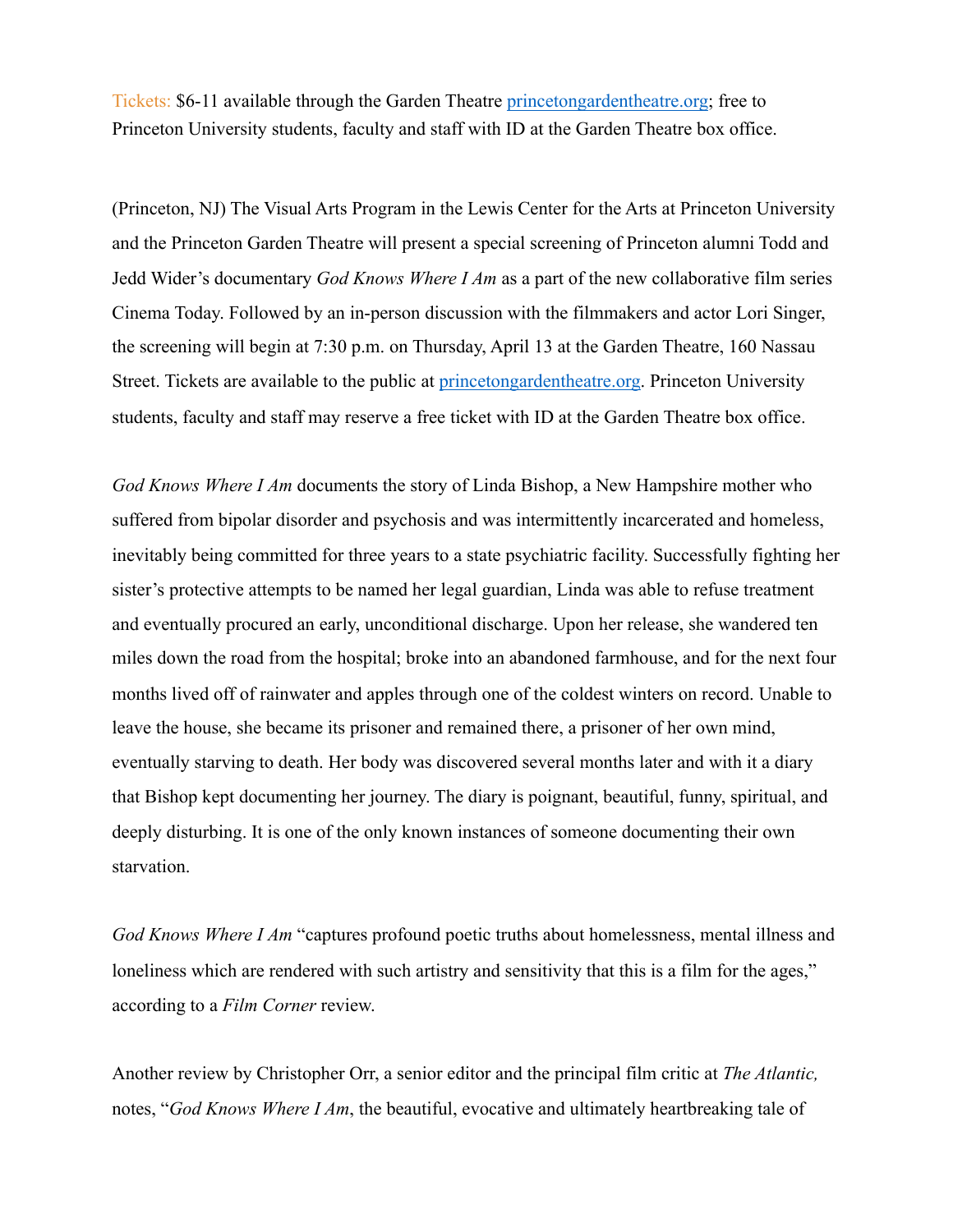Linda Bishop. The Widers use a variety of cameras and film formats to grant the movie an almost dreamlike feel, and they're aided immeasurably by Bishop's meticulous daily journal, which is read with tenderness and humanity by Lori Singer, bringing Bishop elegantly to life as the chronicler of her own story."

The current Cinema Today series has been organized by Director of the Program in Visual Arts Joe Scanlan and Mike Kamison, programming director of the Garden Theatre. The series tackles issues within the film industry today through conversations with four contemporary filmmakers – all of whom have a connection to Princeton. Events in the series this year have included screenings and discussions with filmmakers Su Friedrich, Charlie Kaufman, Terrence Malick, Afia Nathaniel, and Kelly Reichardt, among others.

*God Know Where I Am* marks the directorial debut of Jedd and Todd Wider, brothers and Princeton alumni from the Classes of 1989 and 1986, respectively. Over a 15-year career as producers, their work includes numerous critically and commercially successful feature documentary films including the 2012 *King's Point* nominated for an Academy Award for Best Documentary Short; the multiple Primetime Emmy and Peabody Award-winning *Mea Maxima Culpa: Silence in the House of God* (2012) directed by Alex Gibney; the Emmy Awardnominated *Semper Fi: Always Faithful* (2011) directed by Rachel Libert and Tony Hardmon; the multiple Emmy Award-nominated *Client 9: The Rise and Fall of Eliot Spitzer* (2010) directed by Alex Gibney; Peabody Award and 2008 Academy Award Winner for Best Documentary and 2009 Emmy Award Winner for Best Documentary, *Taxi to the Dark Side* (2007) directed by Alex Gibney; the 2008 Sundance favorite *Kicking It* (2007) broadcast by ESPN, about the Homeless World Cup soccer tournament; the POV film *A Dream in Doubt* (2007) about the first post 9/11 revenge killing; Morgan Spurlock's *What Would Jesus Buy?* (2007) about obsession with materialism and consumption; and the critically acclaimed *Beyond Conviction* (2006) about restorative justice and victim-offender mediation in the Pennsylvania prison system, broadcast on MSNBC. In 2011, the brothers were each nominated by the Producers Guild of America for Outstanding Producer of Documentary Theatrical Motion Pictures.